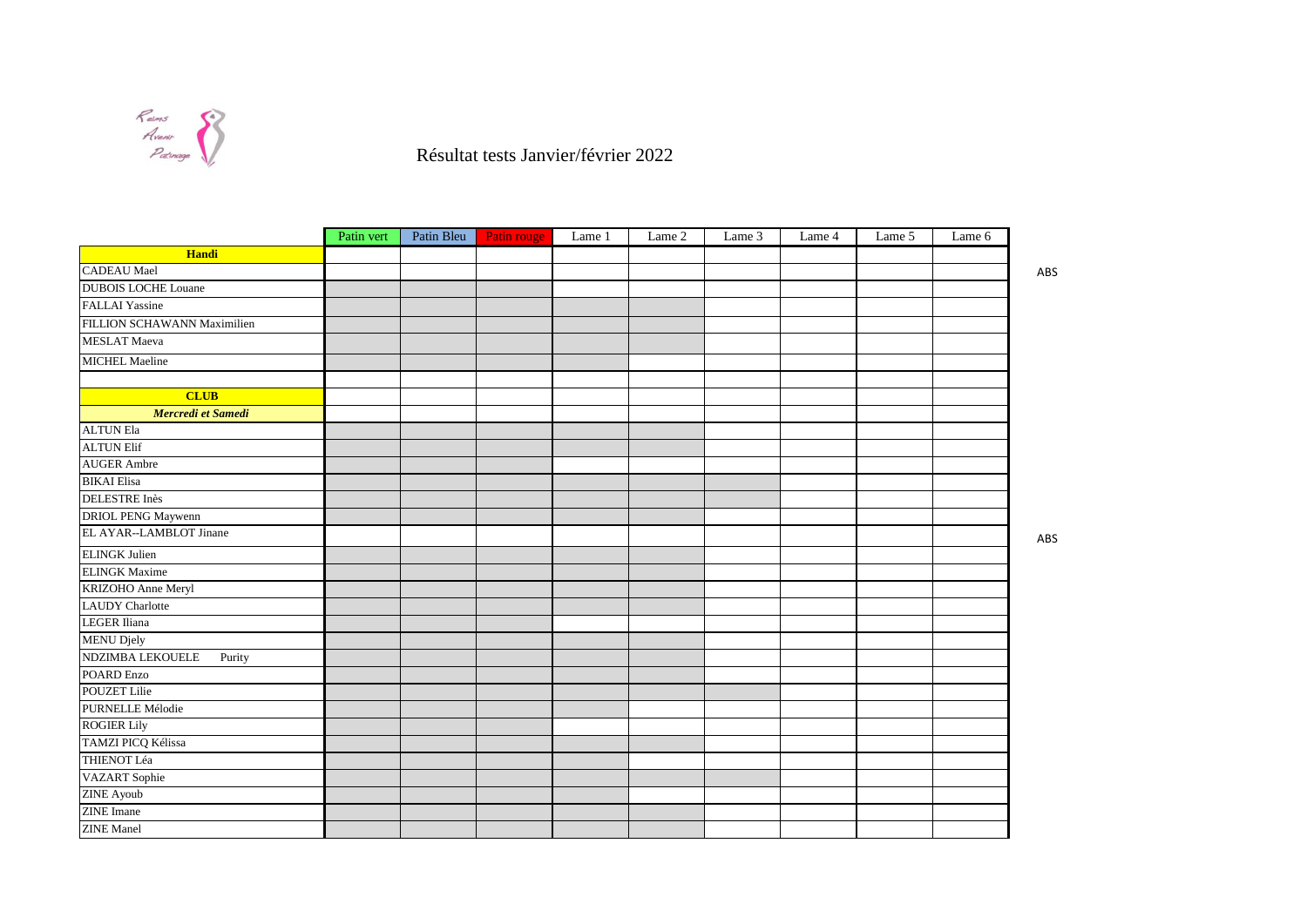| <b>Mercredi</b>             |  |  |  |  |     |
|-----------------------------|--|--|--|--|-----|
| <b>AGREBI</b> Sayf-Eddine   |  |  |  |  |     |
| <b>AKITANI</b> Talia        |  |  |  |  | ABS |
| AL BADER Aisha              |  |  |  |  |     |
| AL BADER Alif Noor          |  |  |  |  |     |
| AL BADER Kawthar            |  |  |  |  |     |
| AL BADER Mohammad           |  |  |  |  |     |
| <b>AYELLA Charline</b>      |  |  |  |  |     |
| <b>BAUDOIN</b> Milhana      |  |  |  |  |     |
| <b>BEN ELMIR Leyna</b>      |  |  |  |  |     |
| <b>BOUTALEB</b> Inès        |  |  |  |  | ABS |
| <b>CHAOUCHI</b> Dina        |  |  |  |  |     |
| <b>ERNOUF Lou</b>           |  |  |  |  |     |
| <b>EUSTACHE</b> Julie       |  |  |  |  |     |
| <b>GAIGNE Ava</b>           |  |  |  |  |     |
| <b>GAUTRON</b> Eline        |  |  |  |  |     |
| <b>GERMAIN</b> Anna         |  |  |  |  |     |
| <b>GERMAIN</b> Lucie        |  |  |  |  |     |
| <b>GERMAIN Salomé</b>       |  |  |  |  |     |
| <b>GOELDEL Arnaud</b>       |  |  |  |  |     |
| <b>GOELDEL Florian</b>      |  |  |  |  |     |
| <b>IMBOUA</b> Charlène      |  |  |  |  |     |
| <b>JARI</b> Salma           |  |  |  |  |     |
| <b>KIKEL Garance</b>        |  |  |  |  |     |
| LASSISSI Cylia              |  |  |  |  | ABS |
| <b>LEGER Guilio</b>         |  |  |  |  |     |
| <b>LEMAITRE COSSY Lucie</b> |  |  |  |  |     |
| <b>MERAH Marwa</b>          |  |  |  |  |     |
| <b>MEUNIER</b> Inès         |  |  |  |  |     |
| <b>MEUNIER Kessy</b>        |  |  |  |  |     |
| OTMAN Qamar                 |  |  |  |  |     |
| <b>RAFFINI RYS Lya</b>      |  |  |  |  |     |
| RIGA Ileana                 |  |  |  |  | ABS |
| <b>ROSQUIN Louise</b>       |  |  |  |  |     |
| <b>SIMON Emilien</b>        |  |  |  |  |     |
| SOUFFOU Nayda               |  |  |  |  |     |
| VICAIRE Mélina              |  |  |  |  |     |
| <b>VILLAIN</b> Aliénor      |  |  |  |  |     |
| VOISELLE Léonie             |  |  |  |  |     |
| VOISELLE Mélina             |  |  |  |  |     |
| <b>VREL Nolwenn</b>         |  |  |  |  |     |
| <b>WENGER Camille</b>       |  |  |  |  |     |
| <b>Samedi</b>               |  |  |  |  |     |
| <b>BEAUBOIT Manon</b>       |  |  |  |  |     |